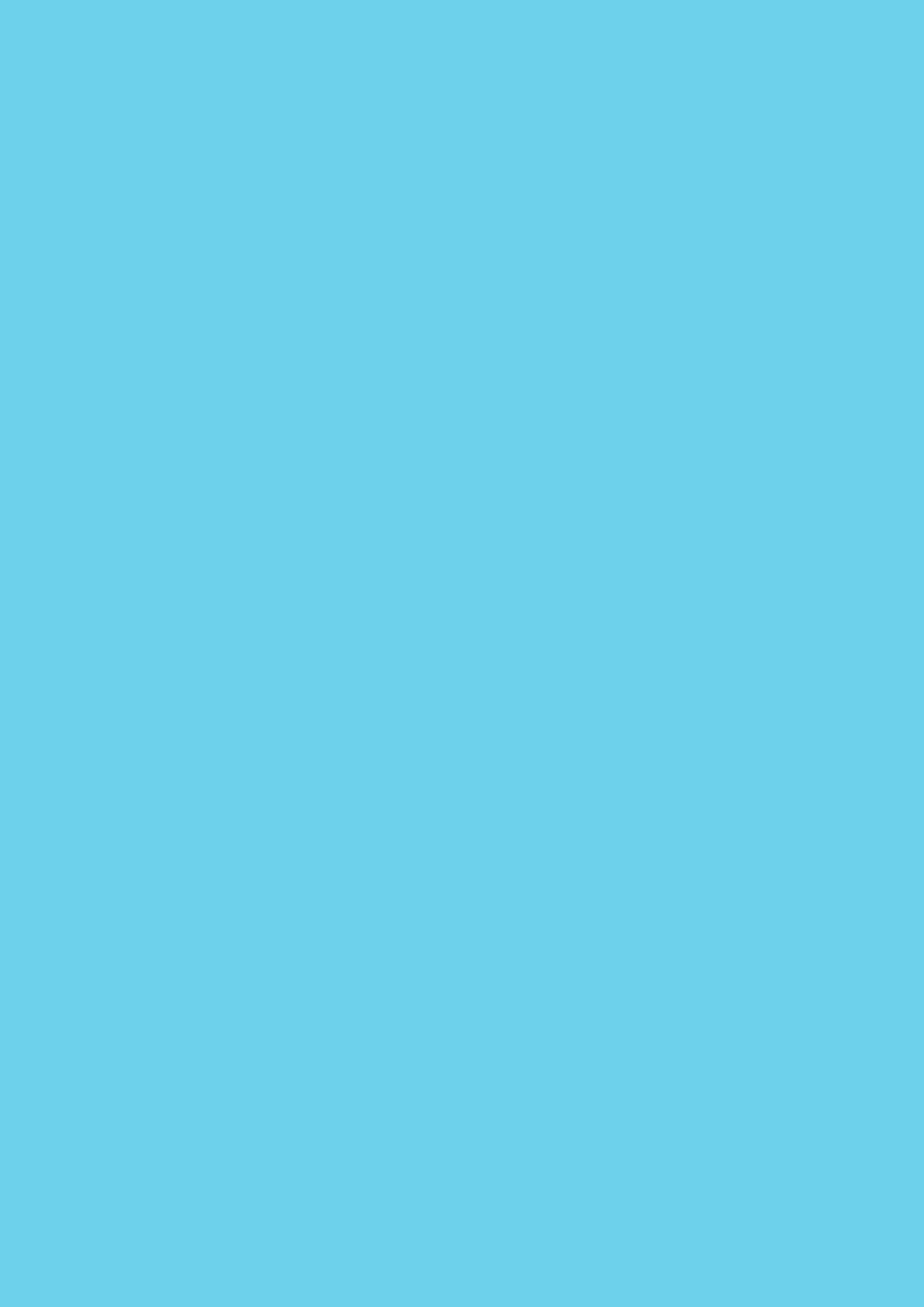# **Contents**

| <b>Introduction</b>                                | $\mathbf{2}$   |
|----------------------------------------------------|----------------|
| Objectives                                         | $\overline{2}$ |
| <b>Process</b>                                     | 3              |
| 1. Indigenous Data & International Evidence Review | 4              |
| 2. Consumer/Service User Research                  | 4              |
| 3. Focused Public Consultations through Survey     | 4              |
| 4. Views of Advocacy Groups                        | 5              |
| 5. Views of Current and Future GPs                 | 5              |
| 6. Targeted Qualitative Interviews                 | 5              |
| 7. Views of Political Representatives              | 6              |
| 8. Plenary Sessions Involving Invited Stakeholders | 6              |
| <b>Outputs</b>                                     | 7              |
| <b>Conclusions</b>                                 | 7              |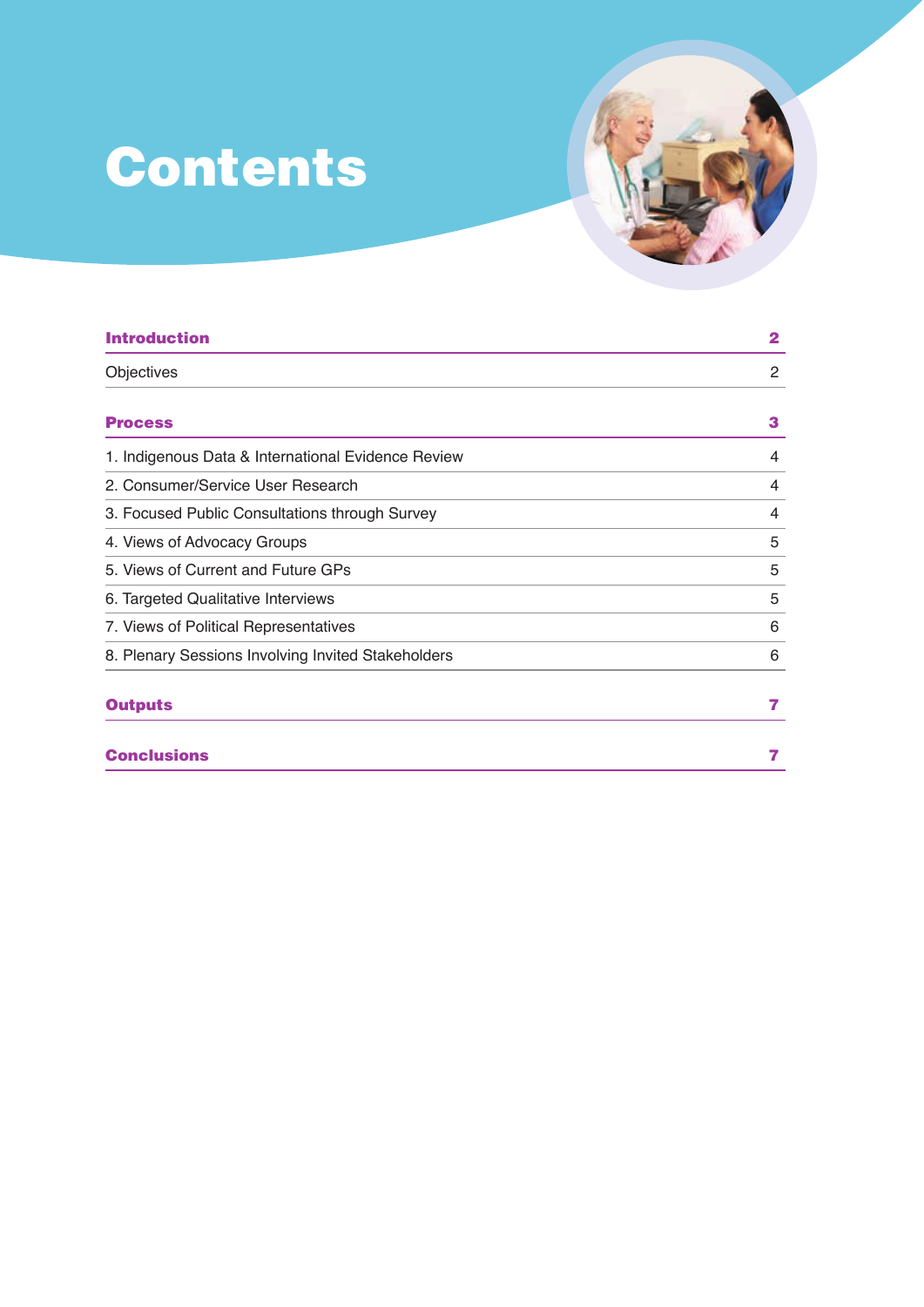## Introduction

The HSE is committed to achieving a decisive shift towards stronger, more integrated Primary Care services and recognises that General Practitioners are key to the strengthening of Primary Care. To identify opportunities to enhance Primary Care services and inform the negotiation of a new GP Contract, the HSE undertook a series of comprehensive stakeholder engagements between October 2016 and May 2017.

The purpose of the engagements was to understand 'what matters most' to those who use and those who provide GP care, and to learn what they would most like to see developed as part of a future GP and Primary Care service. The HSE sought the input of both frequent and occasional GP service users to formulate a rounded understanding of patient needs and priorities. Views of current and future GPs and other healthcare professionals working in or close to Primary Care were also sought to identify priorities for service development in the future. Input was captured from as many categories of healthcare professionals as possible within the timeframe. While it was not possible to engage with all disciplines, this exercise will be repeated in the future.

Combined feedback from over 6,000 people made this one of the largest engagement initiatives undertaken by the HSE. The wealth of data collected from this extensive engagement has resulted in a final report capturing the views of a broad range of stakeholders. This report will be used to inform GP contract negotiations and more broadly to help the HSE to build a better GP and Primary Care service in Ireland.

### **Objectives**

The key objectives of the communications strategy and approach are outlined below.

- Identify current key themes and issues  $\blacktriangleright$ relating to GP services;
- Deepen the HSE's understanding of the various stakeholder priorities;
- **Develop insights in relation to consumer** priorities related to Primary Care;
- Better understand how our GP services compare to GP services in other countries; and
- Produce a detailed report that reflects the feedback from different stakeholder groups.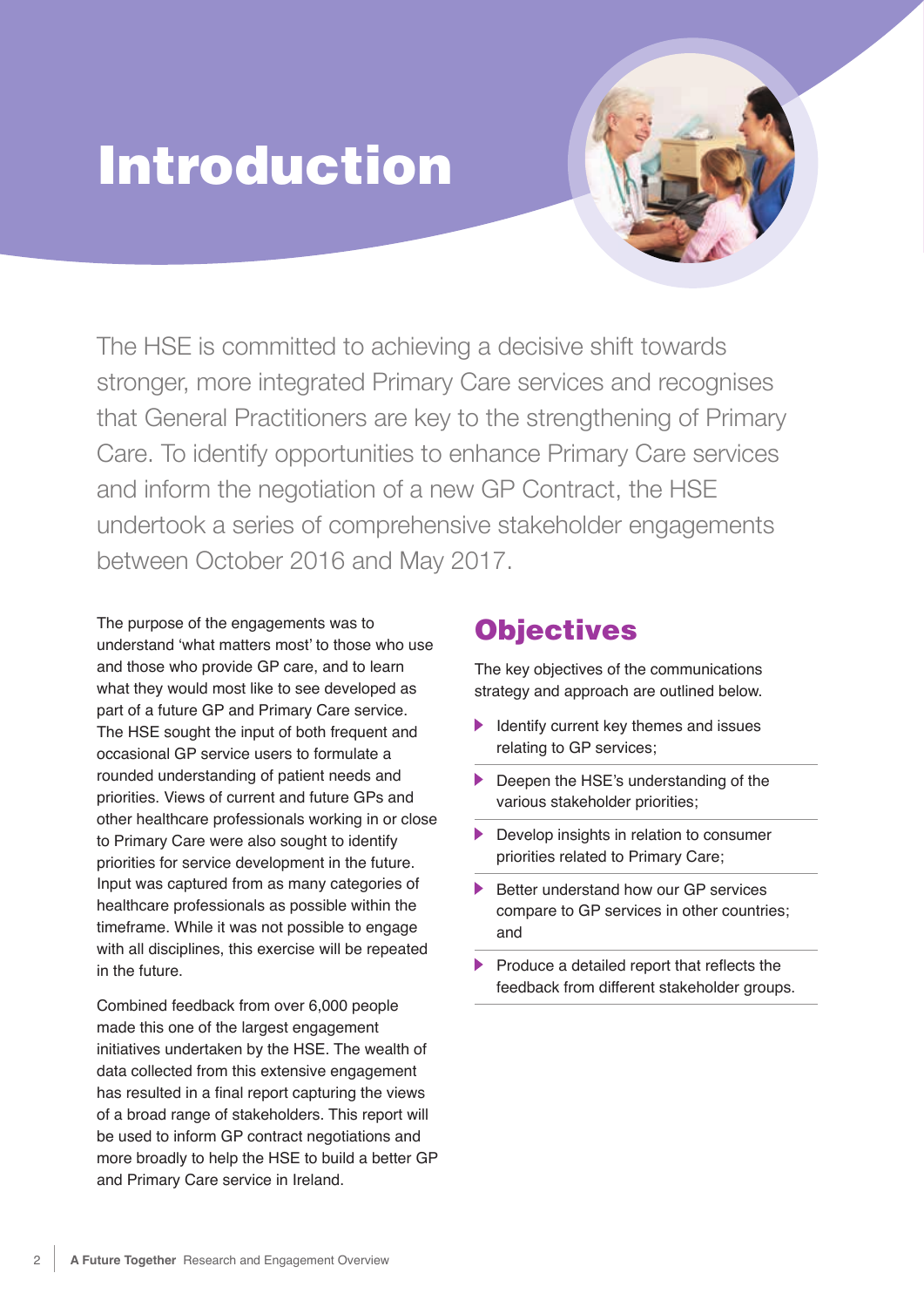## Process

The engagement approach involved consultation with a broad range of stakeholders and indepth research of available national data and international evidence. Primary research was undertaken by an external company, Coyne Research, and a combination of primary and secondary research was conducted by a research team from Trinity College Dublin, led by Professor Tom O'Dowd, Emeritus Professor of General Practice. The latter research team was commissioned by the Primary Care Division of the HSE to provide a basis for developing a comprehensive report within which the findings from the engagements have been synthesised.

#### **The main stages of the approach are listed below.**

- 1. Collation of existing national data and international evidence review
- 2. Consumer/service user research
- 3. Focused public consultation via national survey
- 4. Views of advocacy groups
- 5. Views of current and future GPs
- 6. Targeted qualitative interviews
- 7. Views of political representatives [all but one declined to participate]
- 8. Plenary session involving a broad range of key stakeholders

A number of themes/headings to be explored at various stages throughout the process were agreed at the outset. These ensured that a consistent approach was taken to analysing the data across various inputs and included:

**Quality** – Including waiting times, quality of service, level of satisfaction with service, creation/ maintenance of patient records, involvement in agreed surveys and other initiatives.

**Access** – Acceptance of eligible patients, location of practices, opening hours, out of hours and general accessibility including length of time to receive appointment.

**Cost** – With and without medical card, additional costs including those for vaccines etc.

**Range of Services** – Exploring existing and future possibilities.

An overview of each of the elements of the stakeholder engagement approach is provided overleaf.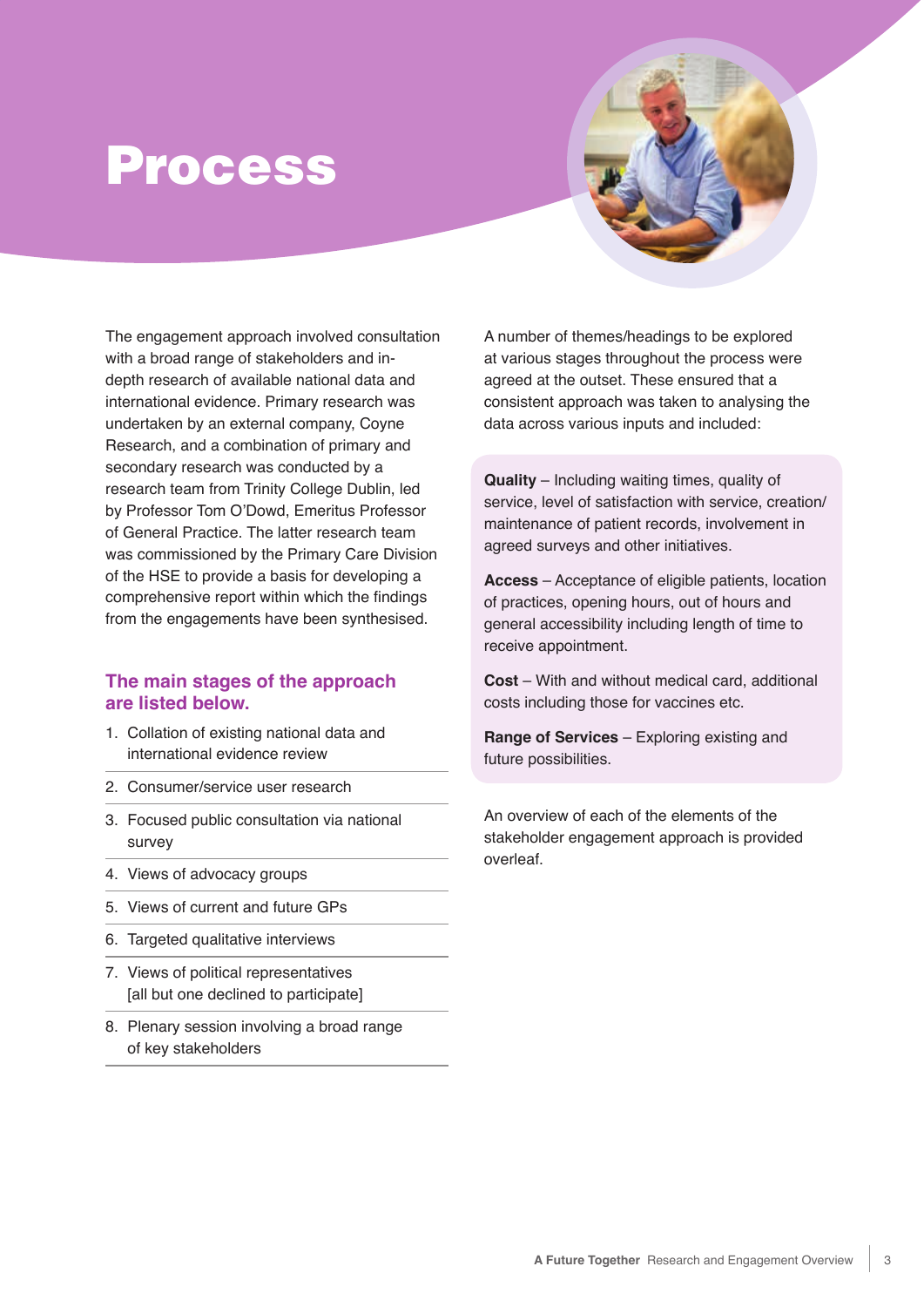#### 1. National Data & International Evidence Review

Data contained in the annual reports produced by the Primary Care Reimbursement Service (PCRS) between 2005 and 2015 were gathered and collated. Findings highlighted the levels of GP payments and claims at a national level and over time.

To identify the international GP models or parts of models that may be compatible with the Irish system, an evidence review was conducted based on 10 countries: Australia, Canada, Denmark, Germany, Holland, Israel, New Zealand, Scotland, Spain and the US (Vermont). In addition, three expert interviews/case studies were conducted across three continents with leaders of the patient care journey in Scotland, New Zealand and Vermont. In-depth case studies were developed based on literature and expert interviews.

#### 2. Consumer/Service User Research

The HSE undertook both quantitative and qualitative research amongst the wider public to build a thorough understanding of service users' experience of GP services and their priorities for the future. This process sought to establish those aspects of GP care most valued by the public, areas perceived to be in need of improvement, and expectations of GP services now and in the future.

#### **Quantitative**

1,010 Computer Aided Telephone Interviews were conducted with a nationally representative sample of the population. This component of the engagement strategy ensured that the attitudes and views of a representative sample of the population were ascertained.

#### **Qualitative**

The qualitative stage of the consumer research was conducted in December 2016 via four focus groups involving service users who had visited a GP within the previous 12 months. The public sample was split by age, life stage, social class, gender and location to ensure the views of key demographic groups were reflected. The groups explored in detail a number of key themes and priorities, and tested insights emerging from the quantitative research.

#### 3. Focused Public Consultations via Survey

A national, online survey was conducted between 23rd November and 5th December 2016 via the HSE website www.hse.ie/mygpsurvey. To ensure a fully open, transparent and accessible approach, the questions were developed by the Research Agency and made available to all the public to answer via an open forum. The survey website was promoted to the public using a series of newspaper advertisements and a social media campaign. 5,083 responses were submitted.

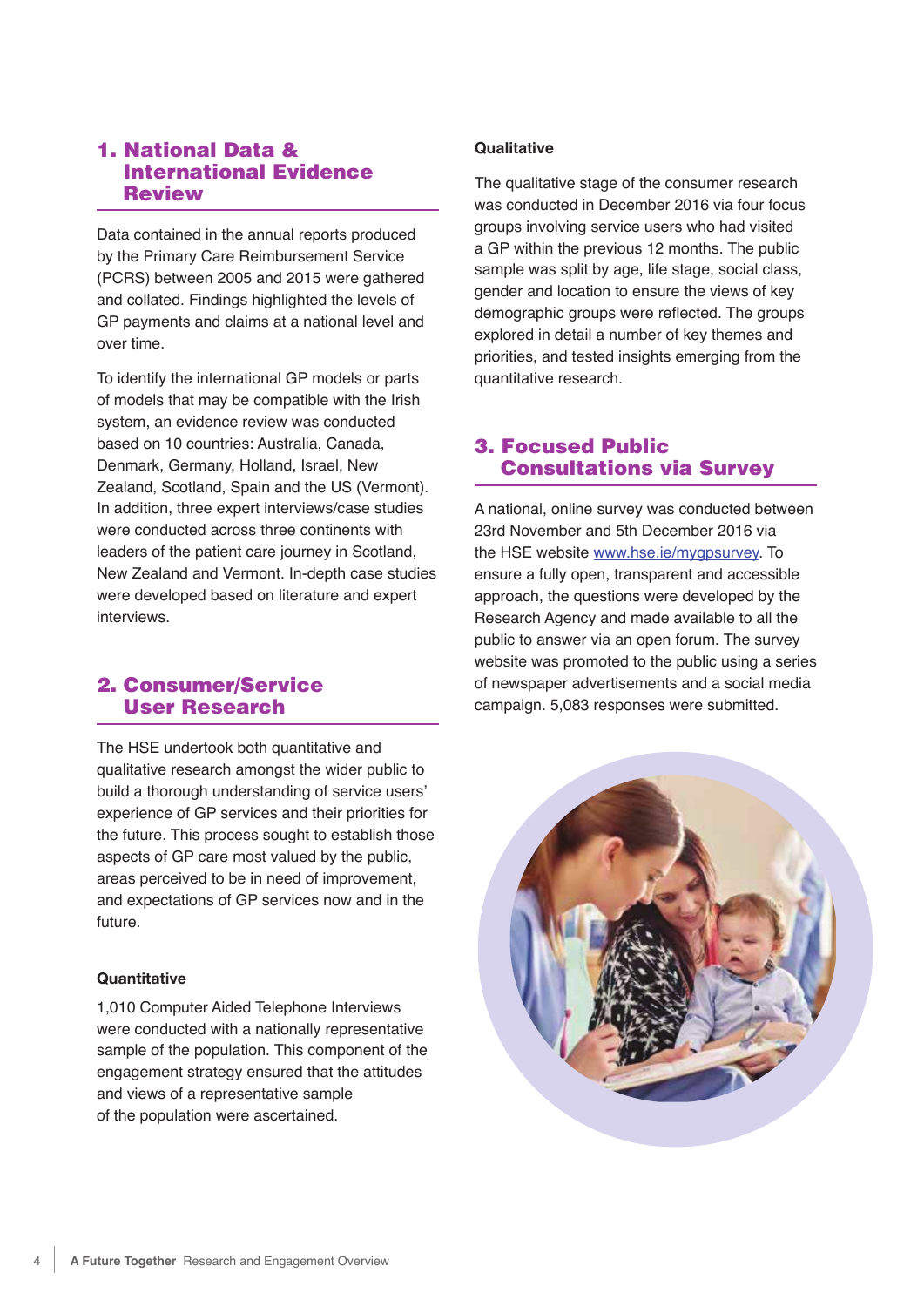#### 4. Views of Advocacy Groups

To explore in more detail the views of highly invested stakeholders, a facilitated workshop with Advocacy Groups was conducted in November 2016. 25 members of the National Patient Forum, representing patient advocacy groups, voluntary organisations and individual patients and carers, took part. The session explored key themes and topics related to GP care and services. A report outlining the outputs from the session was produced and a detailed submission from the Irish Cancer Society was subsequently received.

#### 5. Views of Current and Future GPs

As part of the qualitative research approach, the HSE ascertained the views of existing GPs and GPs of the future. Selection of GPs was made on the basis of age, location (urban and urban) and whether they worked in a single handed or group practice. Engagements included a facilitated focus group with GPs based across Ireland and a series of in-depth phone interviews with rurally based GPs in December 2016 and January 2017. In addition, a full day consultation with two of the largest GP training schemes in Ireland was undertaken in December 2016. This was attended by 70 GP Trainee, eight Programme Directors and three Academic/Practicing GPs.

GPs were also invited to participate in the public online survey and to submit any further information, additional to the survey, by email. These submissions complemented the views of GPs collected via the focus group and in-depth phone interviews.

#### 6. Targeted Qualitative Interviews

To capture input from key individuals with specific insight into the wider healthcare system and help identify what is desired of GP and wider Primary Care services, targeted interviews were conducted. While it was not possible to engage with all disciplines and those interviewed represent a small sample of wider groups, the following individuals or key stakeholder groups participated:

- Emergency Department Consultant
- $\blacktriangleright$  Representative from the National Ambulance Service
- Specialists in disciplines with close linkages to GP services including:
	- Þ. **Respiratory**
	- $\mathbf{E}$ Endocrinology
	- Cardiac
	- **Mental Health**
	- Cancer
	- **Geriatrics**
	- $\blacktriangleright$ Radiology
- Representative from a GP Co-operative
- GP Practice Nurses
- GP Practice Manager
- Palliative Care (Hospice/Homecare)
- Public Health Nurse
- Community Diabetes Nurse
- Irish Pharmacy Union
- Pharmaceutical Society of Ireland
- Private Health Insurer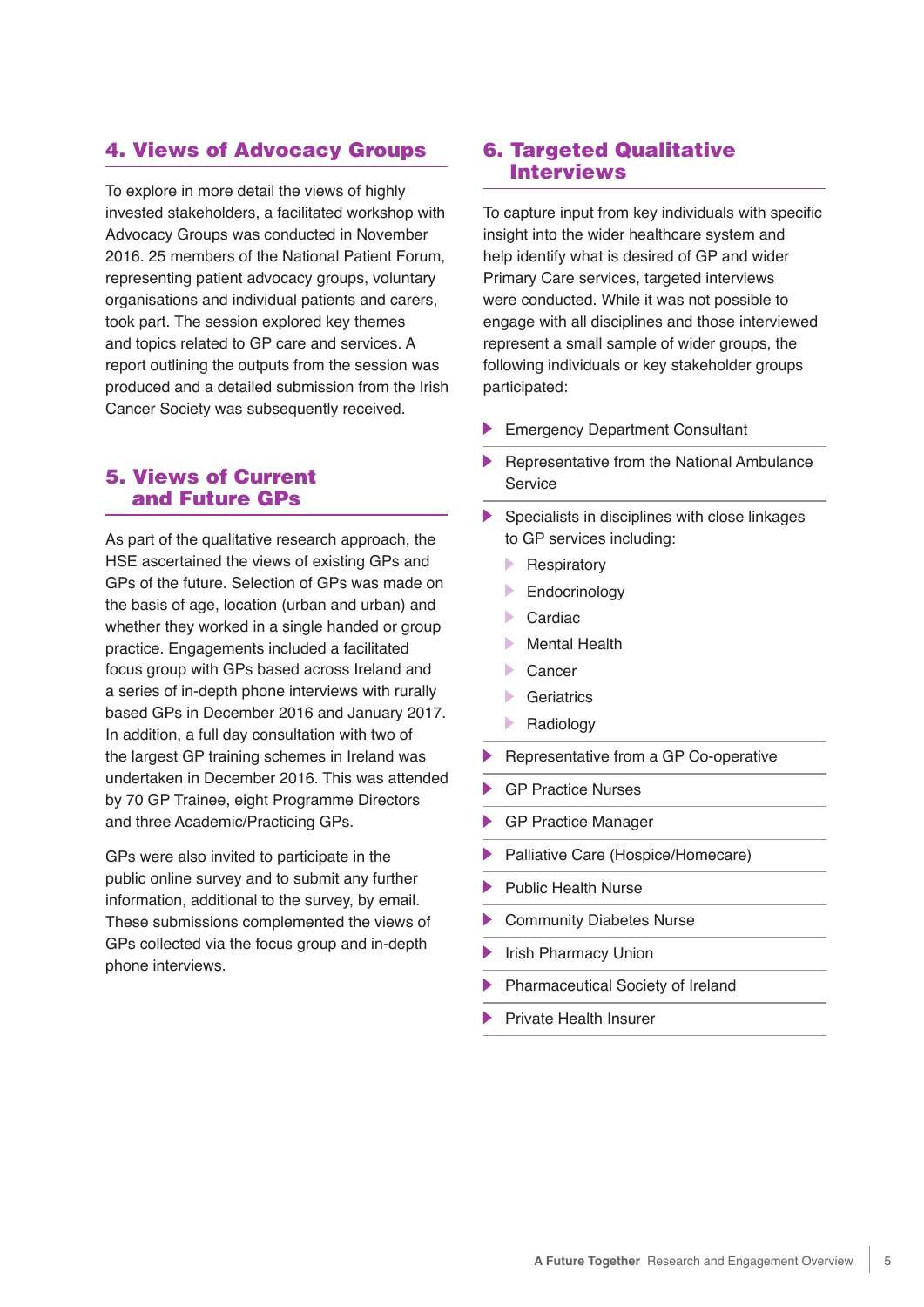#### 7. Views of Political Representatives

All members of the Oireachtas were invited to participate in two political engagement sessions in December 2016 at a location close to Leinster House. An outline of the research and engagement progress was presented and a question and answer style forum provided the opportunity for political representatives to input into the process. It was disappointing that only one TD attended this session.

#### 8. Plenary Sessions Involving Invited Stakeholders

A Plenary Session was held in May 2017, as the final stage of the consultation. The purpose of the session was to explore some of the results of the research to date and invite participants to share experience and knowledge. Representatives from the following groups/organisations were invited to attend the Plenary Session.

- Health Service Executive
- Department of Health
- Community Health Organisations
- Hospital Groups
- Representative and Professional Bodies
- Professors of General Practice
- Patient Advocates
- Practicing GPs and GPs in Training
- Healthcare professionals who participated in qualitative interviews

The session included presentations from those who undertook the stakeholder engagements. A guest speaker, Dr Alan McDevitt, Chair of the Scottish General Practitioners Committee at the British Medical Association (BMA), shared learnings and insights from the Scottish Experience. A panel discussion and question and answer session took place in the afternoon.

A broad range of feedback mechanisms were made available to participants. These included an audience interactive tool, comment cards, and the question and answer session. The feedback from the Plenary Session was collated and reflected in the final report.

A submission was subsequently received from the Irish Nurses and Midwives Organisation as a representative was unable to attend the Plenary Session.

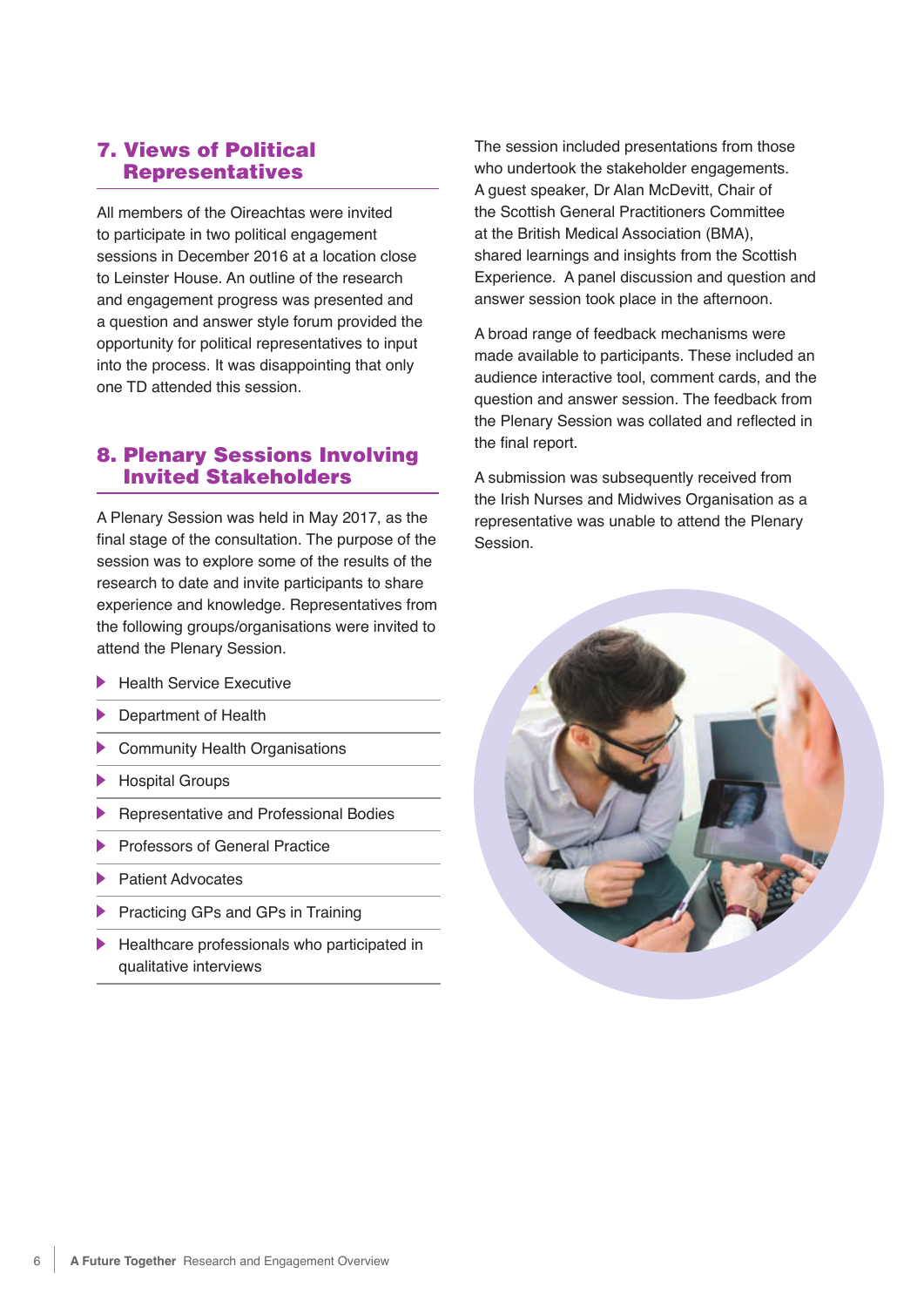### **Outputs**

The final outputs from the stakeholder engagement process are listed below and can be downloaded from the HSE website.



**Building a Better GP and Primary Care Service**  Research Findings from Service Users and Providers

This report, developed by Coyne Research, presents findings from the series of qualitative and quantitative stakeholder engagements which took place between October 2016 and March 2017.



**A Future Together**  Building a Better GP and Primary Care Service

This report was developed by Professor Tom O'Dowd, Emeritus Professor of General Practice in Trinity College Dublin, Dr Jo-Hanna Ivers and Ms Deirdre Handy. It includes an examination of the international evidence base for enhanced GP and Primary Care services, summarises the findings of the Coyne Research and synthesises additional feedback from relevant key stakeholders to support the development and negotiation of a new modern GP service for the future in Ireland.

### Conclusion

The breadth and depth of these engagements has enabled the development of a suite of meaningful outputs, including a comprehensive final report, which will inform the negotiation of a new GP Contract and help to build a better GP and Primary Care Service. The views of a wide variety of stakeholders, including consumers, service providers and other relevant bodies with a strong interest in the future of GP and Primary Care services in Ireland have been encompassed. This has provided the HSE with a deeper understanding of consumer satisfaction levels, the priorities and concerns of current and future GPs, and the perspectives of a range of professionals working within or close to the Primary Care field. The international research has broadened the knowledge base around how GP services are managed and delivered in other countries and helped to identify some potential opportunities for the Irish system. Collectively, these inputs have provided valuable insight into how GPs can contribute to an enhanced Primary Care service, and identified key areas for consideration and discussion during contract negotiations and beyond. A Future Total Control of the Control of the Control of the Control of the Control of the Control of the Service Control of the Service Control of the Service Control of the Service Control of the Service Control of the Se